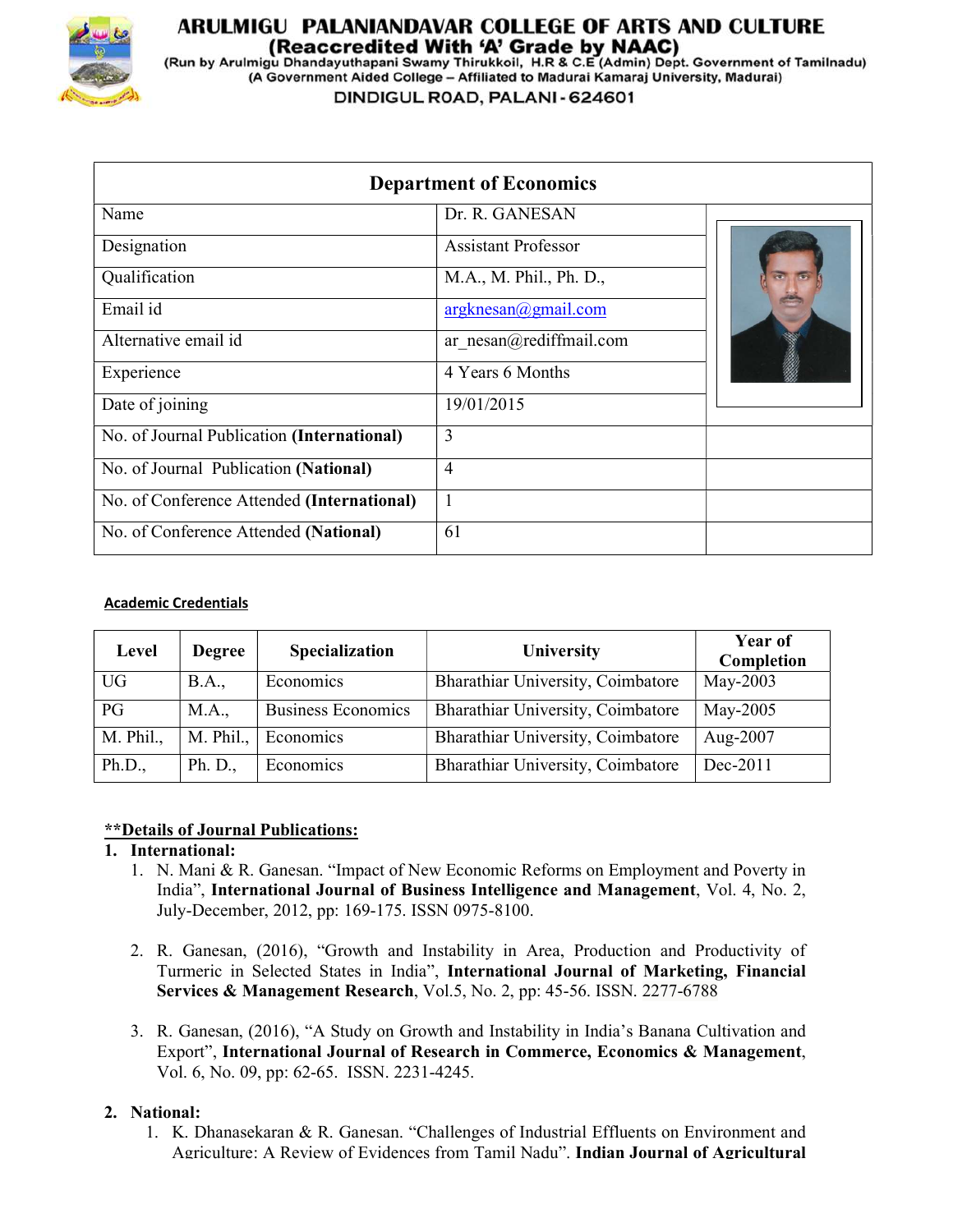**Economics**, Vol. 63, No. 3, July - September, 2008, Summary  $-$  p: 441. ISSN. 0019-5014.

- 2. K. Dhanasekaran & R. Ganesan. "Willingness to Pay For Improved Water Supply in Rural Areas of Tamil Nadu: An Econometric Analysis Using Tobit Model", Journal of Management and Science, Vol.2, No.3, September, 2012, pp: 60-66. ISSN. 2249-1260.
- 3. N. Mani & R. Ganesan. "Indian Agriculture Sector in the New Economic Regime: A Study Based on Cobb-Douglas Production Function". Peninsular Economist – Journal of AET, 2012-13. Vol. XXV, ISSN. 0976-8270.
- 4. R. Ganesan. "An Economic Inquiry into Growth and Instability of India's Foodgrains Production", Agricultural Situation in India, Vol. LXXV, No. 6, September, 2018, pp: 24-30, ISSN. 0002-1679.

## \*\*Details of Conference/Seminar Attender:

### 1. International

Good Governance for Improved Water Supply and Sanitation. Paper presented in the UGC sponsored International Seminar on "Public Affairs and Governance: Challenges and Strategies" organized by the Anna Centre for Public Affairs, University of Madras, Chennai on  $24^{\text{th}}$  &  $25^{\text{th}}$  January, 2008.

## 2. National

### Participated

- 1. Participated in the UGC sponsored National Seminar on Environmental Issues and Natural Resource Management organized by the Department of Economics held at Gobi Arts & Science College, Gobichettipalayam on  $9^{th}$  &  $10^{th}$  October 2004.
- 2. Participated in a UGC (SAP-DRS) sponsored Workshop on Research Methods in Industrial Economics organized by the Department of Economics held at Bharathiar University, Coimbatore during  $5<sup>th</sup>$  December 2006 to  $8<sup>th</sup>$  December, 2006.
- 3. Participated in a faculty development programme on Application of Statistical Tools in Research organized by P. K. R. School of Management Studies held at P. K. R. Arts College for Women, Gobichettipalayam on  $9<sup>th</sup>$  &  $10<sup>th</sup>$  March, 2007.
- 4. Participated in a UGC sponsored Workshop on Econometrics organized by the Department of Economics held at Arul Anandar College, Karumathur, on  $21^{st}$ ,  $22^{nd}$  &  $23^{rd}$ March, 2007.
- 5. Participated in a Workshop on Applications of Quantitative Techniques in Social Science Research organized by Department of Economics held at Periyar University, Salem during  $15^{th}$  to  $17^{th}$  October, 2008.
- 6. Participated in the UGC sponsored National Seminar on Emerging Trends and Issues in Human Rights organized by the Department of Political Science held at Gobi Arts & Science College, Gobichettipalayam on  $10^{th}$  &  $11^{th}$  December 2009.
- 7. Participated and presented a paper entitled "Decision Making Power and Women Empowerment" in the National Workshop on Paradox of Poverty and Economic Prosperity organized by Department of Economics held at Erode Arts College, Erode on  $17<sup>th</sup>$  April, 2010.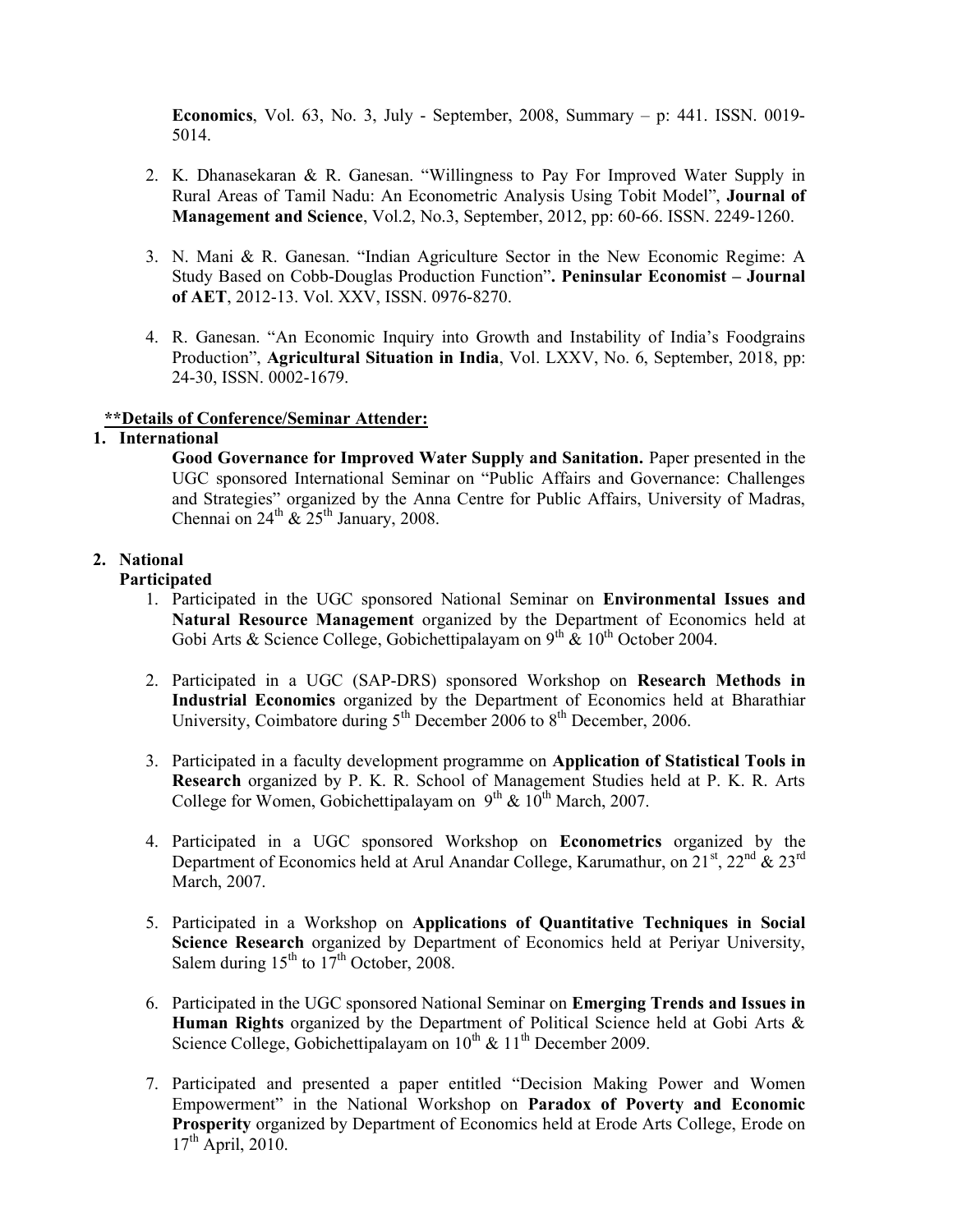- 8. Participated in a Workshop on E-Banking organized by Department of Commerce held at Sree Narayana Guru College, Coimbatore on 14<sup>th</sup> February, 2012.
- 9. Participated in a Workshop on Research Methodology organized by Academic Staff College held at Pondicherry University, Puducherry on  $8<sup>th</sup>$  and  $9<sup>th</sup>$  August, 2012.
- 10. Participated in a Workshop on Application of SPSS in Social Science Research organized by Madurai Institute of Social Science Research, Madurai on 15<sup>th</sup> and 16<sup>th</sup> March, 2013.
- 11. Participated in the  $21<sup>st</sup>$  National Children's Science Congress 2013 organized by the Tamil Nadu Science Forum held at Sasurie College of Engineering, Vijayamangalam, Tiruppur on  $7<sup>th</sup>$  to  $9<sup>th</sup>$  December, 2013.
- 12. Participated in the Orientation Programme for Freshers (Teaching Staff) organized by the Department of Commerce, APA College of Arts and Culture, Palani on 23<sup>rd</sup> December, 2015.
- 13. Participated in a Workshop on Econometrics organized by the Department of Management Studies, Pondicherry University, Pondicherry on  $8<sup>th</sup>$  to  $10<sup>th</sup>$  January, 2016.
- 14. Participated in a Workshop on Issues and Priorities in Indian Agriculture organized by the Department of Economics, APA College of Arts and Culture, Palani on  $3<sup>rd</sup>$  February, 2016.
- 15. Participated in a Workshop on Advanced Statistical Data Analysis Using SPSS & AMOS organized by PRIMAX Foundation, Bangaluru held at Chennai on  $26<sup>th</sup>$  March, 2016.
- 16. Participated in a Workshop on Impact of Demonetization on Indian Economy organized by the Department of Economics, APA College of Arts and Culture, Palani on  $24^{\text{th}}$  March, 2017.
- 17. Participated in a Workshop on Econometrics organized by the Department of Youth Welfare Studies, School of Empowerment, Madurai Kamaraj University, Madurai on  $26<sup>th</sup>$ and  $27<sup>th</sup>$  May, 2017.
- 18. Participated in a State level seminar on Statistical Analysis in Social Science Research Using Open Source Statistical Softwares organized by the Central Library of M.V. Muthiah Government Arts College for Women, Dindigul on  $24<sup>th</sup>$  October, 2017.
- 19. Participated in a National workshop on Outcome Based Education A Paradigm Shift organized by the Internal Quality Assurance Cell of G.T.N Arts College, Dindigul on  $27<sup>th</sup>$ June, 2019.

#### Paper presentation

1. Women Entrepreneurship – Problems Faced and Measures Needed. Paper presented in the UGC sponsored State Level Seminar on "Rural Entrepreneurship – Changes and Challenges" organized by the Department Economics held at N.M.S.S Vellaichamy Nadar College, Madurai on  $13^{th}$  &  $14^{th}$  March, 2006.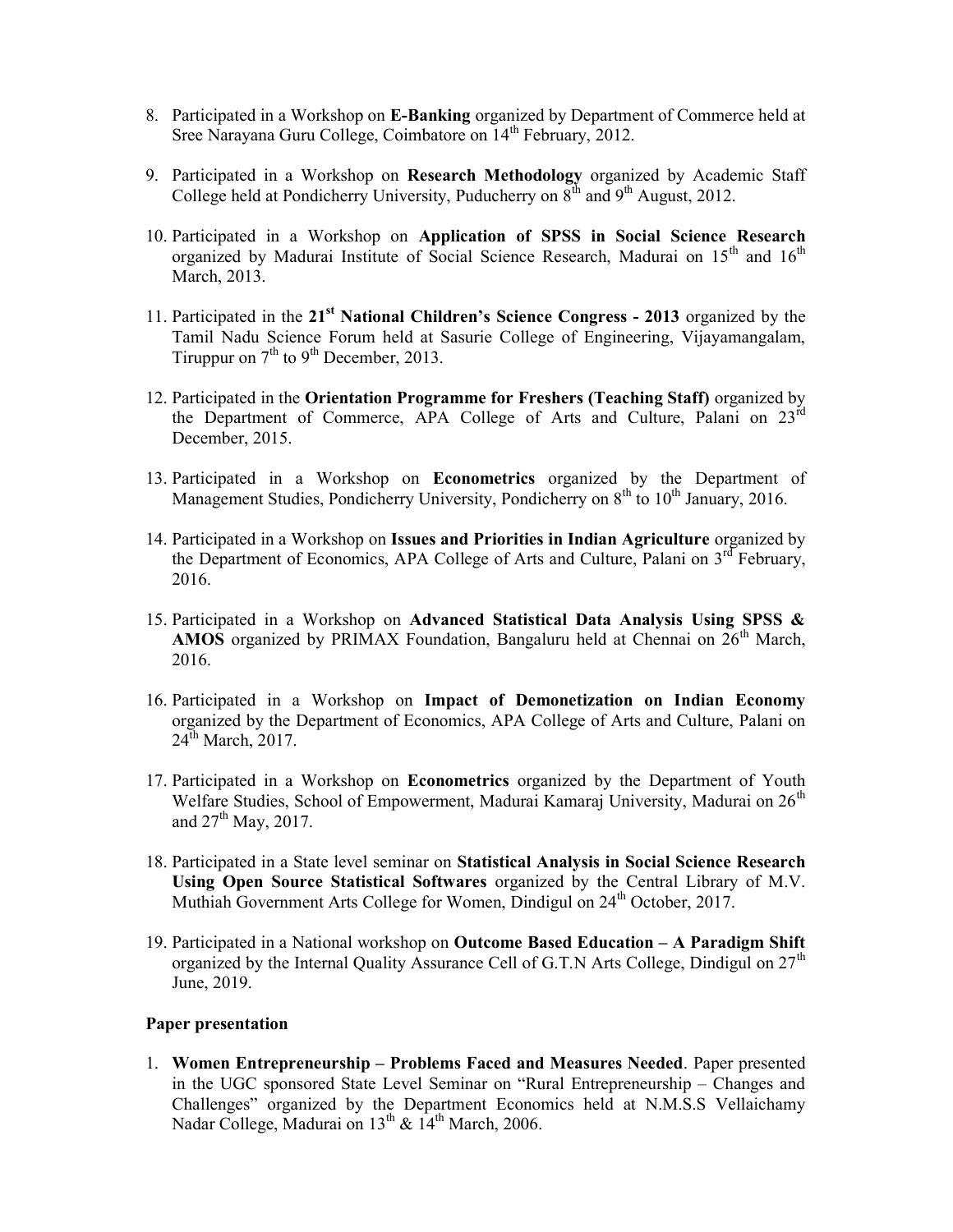- 2. Impact of Globalization on Indian Small Scale Industries. Paper presented in the Inter – Collegiate Seminar on "Impact of Globalisation on Indian Economy" organized by the Department of Economics held at Arulmigu Palaniandavar College of Arts & Culture, Palani on 9<sup>th</sup> February, 2007.
- 3. Customer Relationship Management Issues and Strategies. Paper presented in the UGC sponsored State Level Seminar on "Issues and Challenges of Customer Relationship Management" organized by the Department of Management held at Gobi Arts and Science College, Gobichettipalayam on  $16^{th}$  &  $17^{th}$  March, 2007.
- 4. Growth and Instability in Indian Agriculture Sector during Pre and Post Economic Reform Period. Paper presented in the State Level Seminar on "Dimensions of Indian Economy Since 1991" organized by the Department of Economics held at VHN Senthikumara Nadar College, Virudhunagar on  $12<sup>th</sup>$  March, 2010.
- 5. Estimation of Willingness to Pay for Rural Drinking Water Service through Contingent Valuation Method - A Case Study in Siruvalur Panchayat of Erode District. Paper presented in the UGC sponsored National Symposium on "Water and Environment: Focusing on Sustainability" organized by the Department of Economics held at Presidency College, Chennai on 30<sup>th</sup> August 2006.
- 6. Energy Conservation: Its Planning and Management. Paper presented in the UGC sponsored National Seminar on "Economic Reforms and Energy Use Management" organized by the Department of Economics held at Gobi Arts and Science College, Gobichettipalayam on  $2^{nd}$  &  $3^{rd}$  September, 2006.
- 7. Micro Finance and SHG's: The Best Tools for Socio Economic Empowerment of Women. Paper presented in the UGC sponsored National Seminar on "Women Empowerment: Issues and Challenges" organized by the Department of Economics held at Sri Vasavi College, Erode on 29<sup>th</sup> & 30<sup>th</sup> September, 2006.
- 8. Small Scale Industries in India. Paper presented in the National Seminar on "Small and Medium Enterprises under Globalization: Opportunities and Challenges" organized by the Department of Rural Industries and Management held at Gandhigram Rural University, Gandhigram on  $16^{th}$  &  $17^{th}$  October, 2006.
- 9. Entrepreneurial Development Studies in Higher Education. Paper presented in the Bharathiar University sponsored National Level Conference on "Issues and Challenges in Higher Education" held at Gobi Arts and Science College, Gobichettipalayam on  $2^{nd}$  & 3<sup>rd</sup> February, 2007.
- 10. Higher Education in India: The Present Scenario and Challenges. Paper presented in the Bharathiar University sponsored National Level Conference on "Issues and Challenges in Higher Education" held at Gobi Arts and Science College, Gobichettipalayam on  $2^{nd}$  &  $3^{rd}$  February, 2007.
- 11. Health Insurance Market in India. Paper presented in the Bharathiar University sponsored National Seminar on "Health Insurance: Dimensions and Challenges" organized by the Department of Economics held at Bharathiar University, Coimbatore on  $16^{th}$  February, 2007.
- 12. Community Participation in Rural Drinking Water Supply. Paper presented in the Bharathiar University sponsored National Seminar on "Domestic Water Management: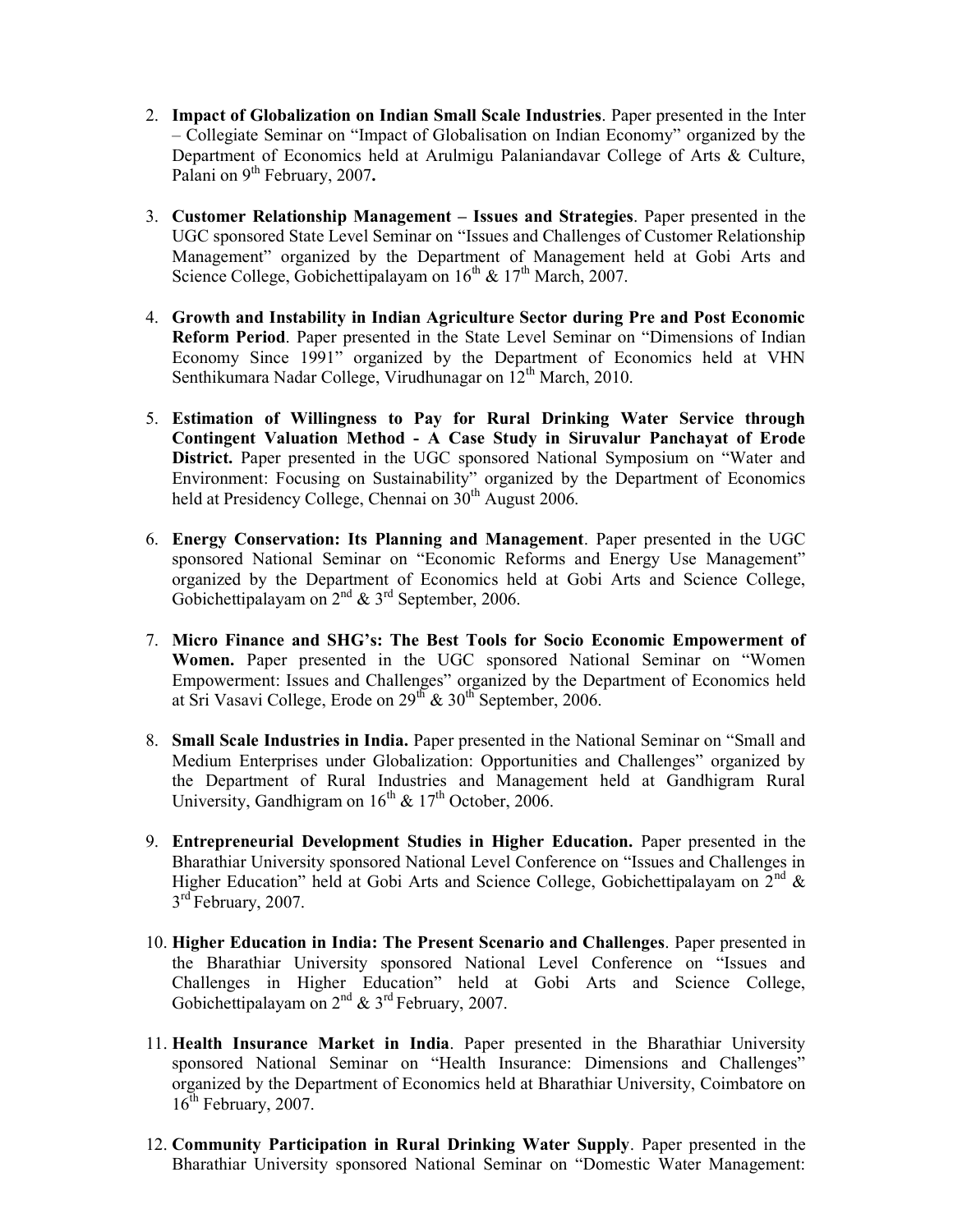Issues and Challenges" organized by the Department of Economics held at Bharathiar University, Coimbatore on  $28<sup>th</sup>$  February, 2007.

- 13. Child Labour. Paper presented in the UGC sponsored National Symposium on "Ethics & Human Values" organized by the Department of History held at Gobi Arts and Science College, Gobichettipalayam on  $5<sup>th</sup>$  &  $6<sup>th</sup>$  October, 2007.
- 14. An Integrated Strategy for Improved Health Care System. Paper presented in the "XXVIII Annual Conference of Association of Economists of Tamil Nadu" organized by the Department of Economics held at The American College, Madurai on  $22^{\text{nd}}$  &  $23^{\text{rd}}$ December, 2007.
- 15. Microfinance for Fisherfolk Development in India. Paper presented in the National Level Conference on "Status, Constraints and Scope for Fisherfolk Development through Microfinance" organized by the Department of Fisheries Resources and Economics held at Fisheries College and Research Institute, Thoothukudi on  $14^{th}$  &  $15^{th}$  February, 2008.
- 16. Issue and Challenges in Higher Education in India. Paper presented in the National Seminar on "Interface between industry and Higher Education Institutions to Face Global Competition" organized by the Department of Rural Industries and Management held at Gandhigram Rural University, Gandhigram on  $13^{th}$  &  $14^{th}$  March, 2008.
- 17. Services Sector in Indian Economy: Realities and Challenges. Paper presented in the National Seminar on "Service Sector Spectrum in the New Millennium" organized by the Department of Economics held at Periyar University, Salem on  $13<sup>th</sup>$  &  $14<sup>th</sup>$  March, 2008.
- 18. Energy and Climate Change. Paper presented in the National Seminar on "Climate Change: Realities and Challenges" organized by the Department of Economics held at Erode Arts College, Erode on  $26<sup>th</sup>$  March, 2008.
- 19. A Study on the Impacts of Agro-chemicals Use on Production, Environment and Health in Erode District of Tamil Nadu. Paper presented in the National Seminar on "Environmental Challenges of  $21<sup>st</sup>$  Century" organized by the Department of Economics held at Periyar University, Salem on  $27^{\text{th}}$  &  $28^{\text{th}}$  March, 2008.
- 20. Towards Sustainable Development of Water Resources in India. Paper presented in the National Seminar on "Strategies for Achieving Sustainable Development: An Indian Perspective" organized by the Department of Economics & Centre for Women Studies held at P.S.G.R. Krishnammal College for Women, Coimbatore on  $10^{th}$  September, 2008.
- 21. Food Processing Industries in India: Growth Constraints and Opportunities. Paper presented in the UGC sponsored National Seminar on "Food Processing Industry in India: Growth Potential and Challenges" organized by the Department of Rural Industries and Management held at Gandhigram Rural University, Gandhigram on  $22<sup>nd</sup>$  &  $23<sup>rd</sup>$  October. 2008.
- 22. Challenges of Industrial Effluents on Environment and Agriculture: A Review of Evidences from Tamil Nadu. Paper presented in the " $68<sup>th</sup>$  Annual Conference of The Indian Society of Agricultural Economics" organized by School of Economics & Agro-Economic Research Centre, Andhra University, Visakhaptnam during  $28<sup>th</sup>$  to  $30<sup>th</sup>$ November, 2008.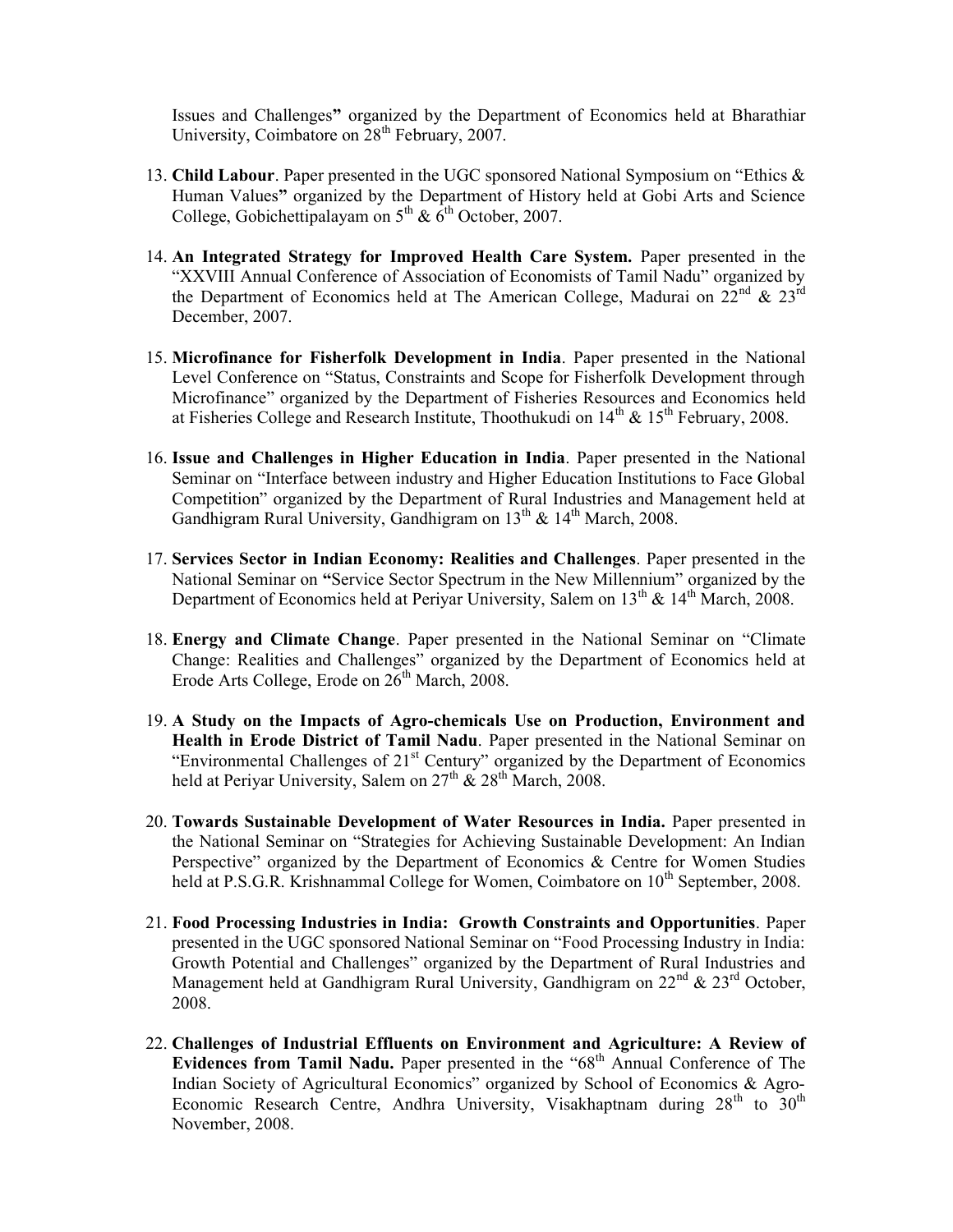- 23. Nexus between Energy and Climate Change. Paper presented in the "XXIX Annual Conference of Association of Economists of Tamil Nadu" organized by Department of Economics held at PSG College of Arts & Science, Coimbatore on  $22^{nd}$  &  $23^{rd}$ November, 2008.
- 24. Production and Export Potential of Turmeric in India. Paper presented in the National Seminar on "Spices Economy of India" organized by the Department of Economics held at Periyar University, Salem on  $29^{th}$  &  $30^{th}$  January, 2009.
- 25. Solar Energy: An Appropriate Approach for Rural Energy Systems in India. Paper presented in the UGC sponsored National Seminar on "Rural Energy Management: Strategies and Policy Options" organized by the Department of Economics held at Gandhigram Rural University, Gandhigram on  $30<sup>th</sup>$  &  $31<sup>st</sup>$  January, 2009.
- 26. Financial Sector Reforms and Banking Sector Performance in India. Paper presented in the National Seminar on "Financial Sector Reforms in India (FSRI)" organized by the Department of Economics held at Periyar University, Salem on  $12^{th} \& 13^{th}$  March, 2009.
- 27. Globalization and Indian Agriculture Sector. Paper presented in the UGC sponsored National Seminar on "Welfare Impact of Globalization" organized by the Department of Economics held at Arignar Anna Govt. Arts College, Musiri on  $16^{th}$  &  $17^{th}$  April, 2009.
- 28. New Economic Reforms and Small Scale Industries in India. Paper presented in the UGC sponsored National Seminar on "Welfare Impact of Globalization" organized by the Department of Economics held at Arignar Anna Govt. Arts College, Musiri on 16<sup>th</sup> & 17<sup>th</sup> April, 2009.
- 29. Cyber Crime in India. Paper presented in the UGC sponsored National Seminar on "E-Governance: Issues and Challenges" organized by the Department of Political Science held at Gobi Arts and Science College, Gobichettipalayam on  $7<sup>th</sup>$  &  $8<sup>th</sup>$  August, 2009.
- 30. The Impact of Global Financial Crisis on Indian Economy. Paper presented in the UGC sponsored National Seminar on "Global Financial Crisis – Its Impact on India Economy" organized by the Department of Economics held at NGM College, Pollachi on  $25<sup>th</sup>$  &  $28<sup>th</sup>$  August, 2009.
- 31. Globalization and Higher Education in India. Paper presented in the UGC sponsored National Seminar on "Impact of First Generation Economic Reforms on Social Sectors" organized by the Department of Economics held at Erode Arts and Science College, Erode on  $15^{th}$  &  $16^{th}$  September, 2009.
- 32. Impact of Global Financial Crisis on Indian Financial Sector. Paper presented in the "XXX Annual Conference of Association of Economists of Tamil Nadu" organized by Department of Economics held at National College, Tiruchirapalli on  $09<sup>th</sup>$  &  $10<sup>th</sup>$  January, 2010.
- 33. Impact of Global Financial Crisis on Indian Banking Sector. Paper presented in the UGC sponsored National Conference on "Global Financial Crisis and its Impact on Indian Economy" organized by Department of Economics held at Arul Anandar College, Karumathur on  $28^{th}$  &  $29^{th}$  January, 2010.
- 34. Household Decision Making Power among the Rural Women in Tamil Nadu. Paper presented in the UGC sponsored National Seminar on "Millennium Development Goals"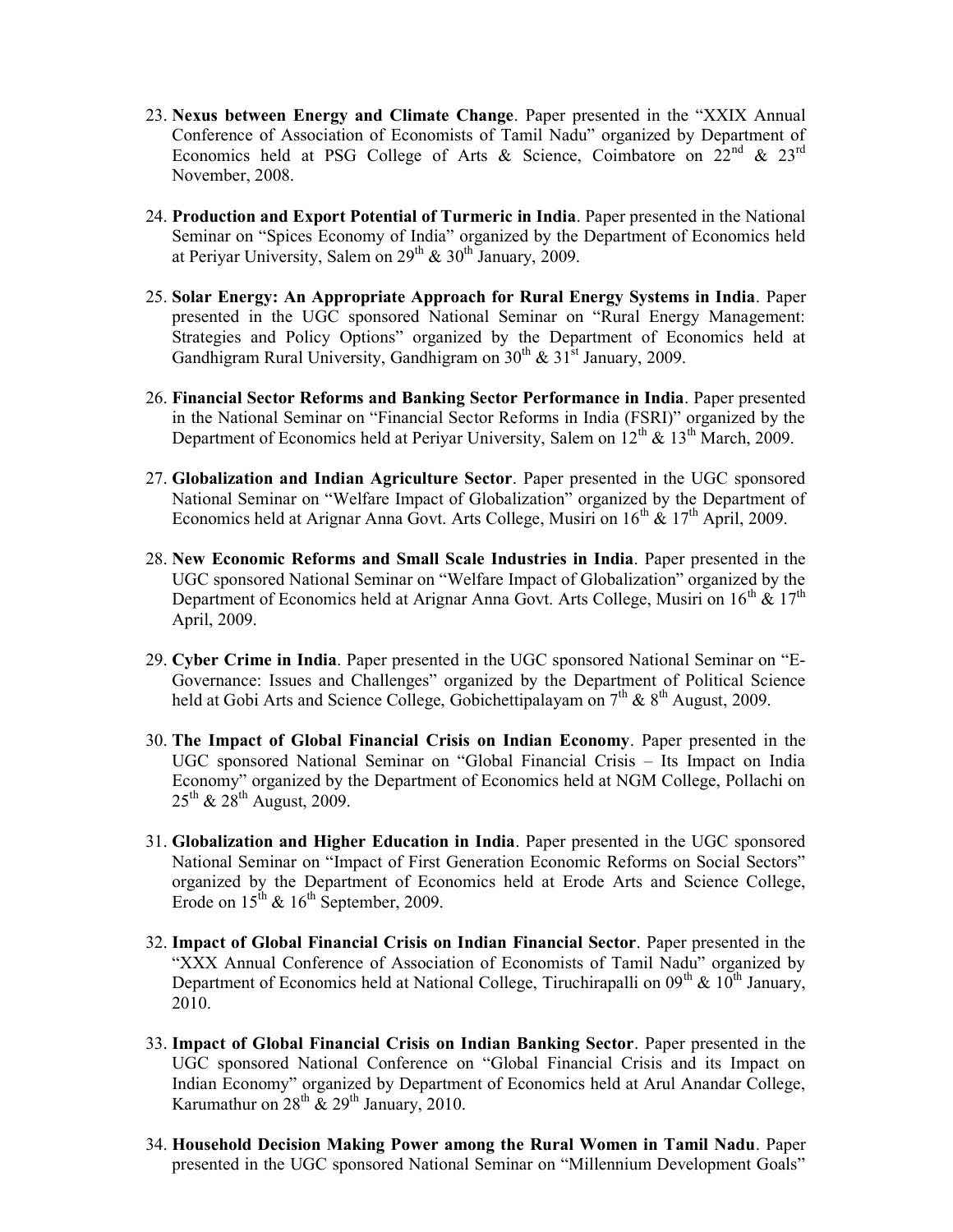organized by Department of Economics held at AVC College, Mayiladuthurai on  $5^{th}$  &  $6^{th}$ March, 2010.

- 35. Economic Development and Environment. Paper presented in the UGC sponsored National Conference on "Eco-Economic and Ecocritical Issues" organized by Departments of English and Economics held at St. Joseph's College, Tiruchirappalli on  $5^{\text{th}}$  &  $6^{\text{th}}$  March, 2010.
- 36. Indian Agriculture Sector in the New Economic Regime: A Study Based on Cobb-Douglas Production Function. Paper presented in the "33rd Annual Conference of Association of Economists of Tamil Nadu" organized by Department of Economics held at Periyar University, Salem on  $27<sup>th</sup>$  &  $28<sup>th</sup>$  October, 2012.
- 37. Impact of New Economic Reforms on Employment in India. Paper presented in the "54<sup>th</sup> Annual Conference of Indian Society of Labour Economics" organized by Department of Economics held at Banaras Hindu University, Varanasi during  $20<sup>th</sup>$  to  $22<sup>nd</sup>$ December, 2012.
- 38. Instability in Foodgrains Production in India with Special Reference to Rice and Wheat. Paper presented in the National Seminar on "Food Inflation" organized by the Department of Economics held at Erode Arts College, Erode on  $4<sup>th</sup>$  &  $5<sup>th</sup>$  January, 2013.
- 39. A Study on Socio-Economic Conditions of Traditional Home Based Women Workers in Erode District of Tamil Nadu. Paper presented in the " $55<sup>th</sup>$  Annual Conference of Indian Society of Labour Economics" held at Jawaharlal Nehru University, New Delhi during  $16^{th}$  to  $18^{th}$  December, 2013.
- 40. The Global Financial Crisis & Its Impact on Indian Banking Sector. Paper presented in the National Seminar on "Economic Crisis – A Threat to Developing Economies" organized by the Department of Economics, APA College for Women, Palani on  $1<sup>st</sup>$ September, 2015.
- 41. Performance of the Mahatma Gandhi National Rural Employment Guarantee Programme in Erode District. Paper presented in the  $37<sup>th</sup>$  Annual Conference of Association of Economists of Tamil Nadu held at Department of Economics held at Erode Arts and Science College, Erode on 19<sup>th</sup> and 20<sup>th</sup> November, 2016.
- 42. An Economic Inquiry into Growth and Instability of India's Foodgrains Production. Paper presented in the UGC Sponsored National Seminar on "Issues and Perspectives of Second Green Revolution in India" organized by the PG and Research Department of Economics, Government Arts College, Kumbakonam on  $15<sup>th</sup>$  and  $16<sup>th</sup>$  December, 2016.

#### Acted as Resource Person

- 1. Delivered one day guest lecture on "SPSS for Beginners" at Sri. G.V.G Visalakshi College for Women, Udumalpet to the Research Scholars and PG Students of PG and Research Department of Economics on 14<sup>th</sup> August 2012.
- 2. Delivered special lectures on "Introduction to Statistical Package for Social Sciences (SPSS)" at APA College of Arts and Culture, Palani organized by the UGC-Equal Opportunity Centre (UGC-EOC), APA College of Arts and Culture, Palani on  $20^{th}$ ,  $21^{st}$ and  $25<sup>th</sup>$  July, 2016.